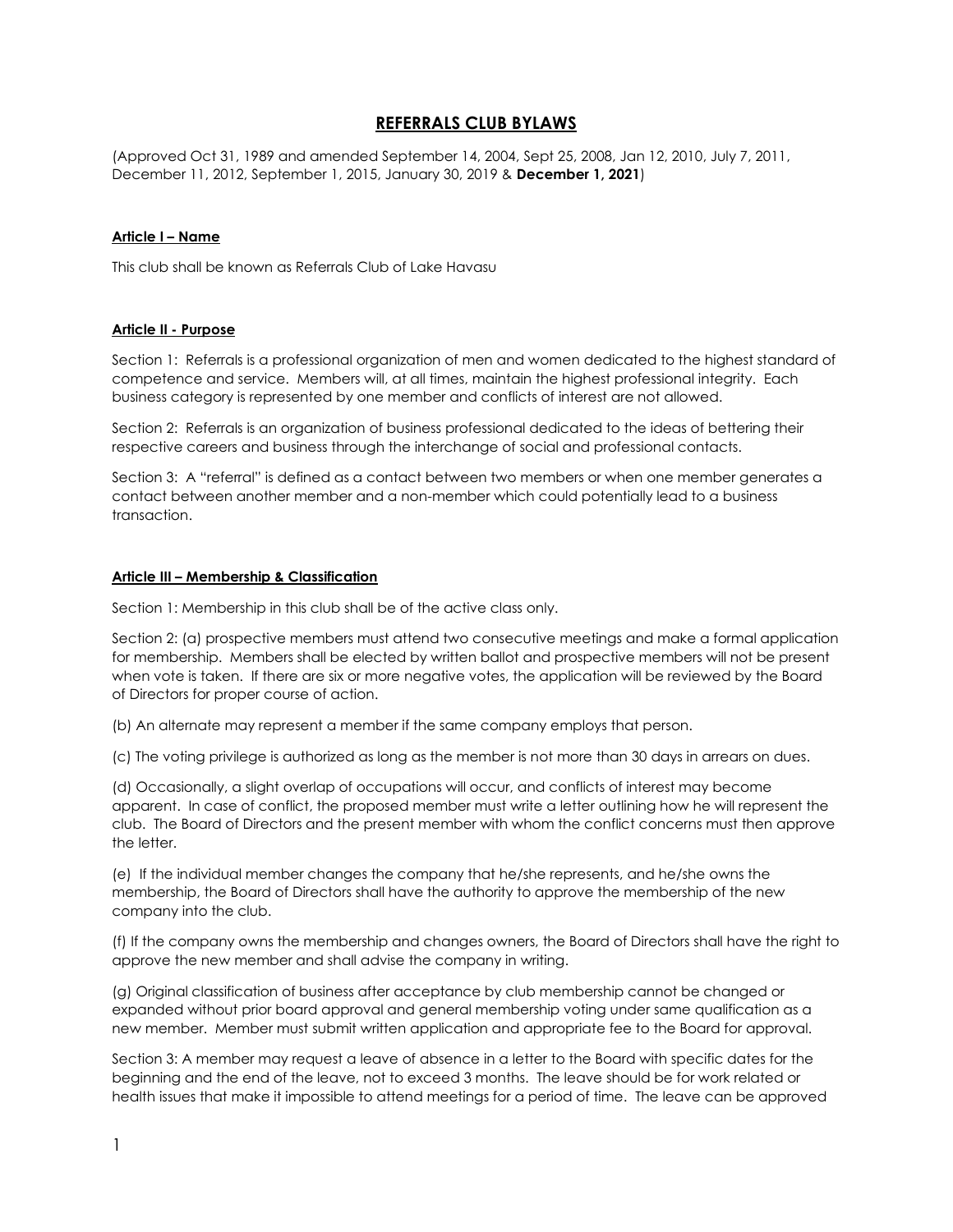or denied by a note of the board of directors. For the duration of the leave, the member will be expected to keep his dues current, visit the Business of the Month and attend Mixers, but will not be charged with meeting absences. The member is welcome to attend meetings during the leave of absence when conditions permit.

Section 4: Any member may resign from this club. The resignation shall be submitted in writing to the Board of Directors and shall become effective when accepted by the Board. Membership fee is non-refundable.

Section 5: Prospective members applying for membership, or expanding into a new classification, must have one year of verifiable experience in the category that they are applying for. The one-year experience may be counted on the first anniversary of their business license renewal.

### Article IV – Termination of Membership

Section 1: Members are required to sign and abide by the following "Commitment"

- (a) Always have a fellow member satisfy my business personal needs whenever possible
- (b) Report any breach of ethics to the Ethics Committee.
- (c) Provide a minimum of four Referrals per month to any club member
- (d) Display club brochures at my place of business.
- (e) Membership Fee is non-refundable, unless not voted into referrals club.
- (f) If a member misses more than 12 weekly meetings during the calendar year, their membership may be subject to forfeiture pending review by the Board. Meetings that are missed can be made up by attending a monthly board of directors meeting. Each absence can be erased on a one for one basis.

Section 2: any member being in arrears in the payment of dues shall be suspended and will be notified in writing. Payment is due not later than the first day of the new quarter. Invoices will be provided to all businesses 30 days before the end of the quarter. Upon payment of dues within 10 days may be reinstated by the Board of Directors.

Section 3: Continued membership in the club will be based on the following criteria: regular attendance at club meetings, participation in club activities to include mixers and businesses of the month. The board of directors will review each member's participation in club activities at the time of application renewal in the club.

(a) The Board of Directors will then measure the personal involvement an attendance at regular meetings of each active member

At the discretion of the Board of Directors, any active member who without excuse, fails to regularly attend club meetings or actively participate in club activities, shall at the direction of a majority vote of the Board of Directors, not be approved for renewal and shall be so notified in writing by the club Secretary.

Section 4: Suspension or Expulsion. The board is authorized as herein provided to suspend from membership for a period of not more than one year or expel from membership any member of this club for god cause.

Section 5: "Good Cause": as used in this section means:

- (a) Any conduct that brings the club into public disrepute or violates the purpose for which this club is formed.
- (b) Any willful failure or refusal to abide by the Articles, Bylaws, or Rules of this club.
- (c) Any willful failure or refusal to pay any assessments levied pursuant to the provisions of these Bylaws.
- (d) Any willful failure or refusal to abide by the Code of Ethics and the Commitment of Articles IV Section 1.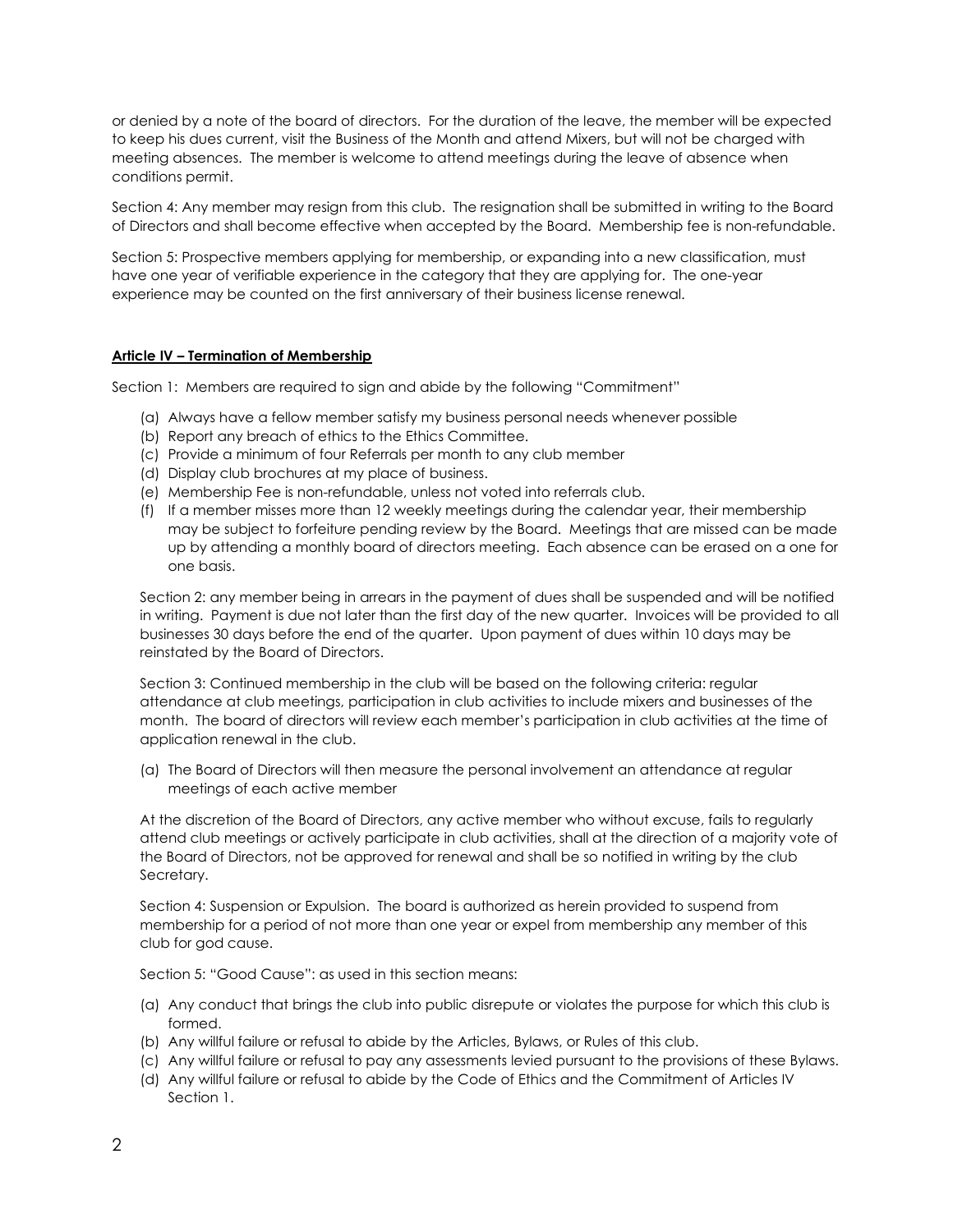- (e) Conviction of any felony or any crime involving moral turpitude.
- (f) The filling of any voluntary of involuntary petition in bankruptcy or making any assignment for the benefit or creditors or the doing or performing any act constituting bankruptcy or insolvency, if such act or petition or thing is not cleared up and released within thirty (30) days
- (g) Any conduct that causes any member to come into public disrepute. /
- (h) Any conduct unbecoming of a professional person or which causes severe embarrassment either personally or in the business community to any other member.
- (i) Engaged in personal or professional misconduct or a breach of the Code of Ethics of this club of such a serious nature as to render his/her continued presence as a member of the club personally or professionally obnoxious or detrimental to the other member of the club.
- (j) Any breach of trust that causes the Board of Directors, or club membership to take inappropriate actin based upon false or misleading information.
- (k) When a conflict arises between members and has not been resolved thru the above method and at the discretion of the board an arbitrator can be assigned to bring the parties together for resolution. Arbitration recommendations shall be approved by the Board.

Section 6: Definitions:

- (a) For "suspension", all voting and other rights of the member during the term of his suspension are terminated, provided however that such member shall not be relieved of any liability for payment of dues levied during the period of the suspension.
- (b) On "expulsion", the membership of the member in this club is immediately and conclusively terminated, provided, however, that such member shall not be relieved of any liability for the payment of dues and assessments accruing prior to the hearing on the charge against him as herein provided.

Section 7: Procedure. A written complaint will be presented to the ethics committee and a copy given to the president. The committee will interview the parties involved and inform the President of the result in writing.

- (a) Proceedings against a subject member may be initiated by resolution of the Board of Directors adopted at any meeting at which a quorum is present.
- (b) On adoption of the resolution, the President, or if unable or refuses to act, the Vice President shall schedule the matter to be heard by the Board of Directors at a regular or special meeting held not more than forty days after the date the resolution is adopted. The Secretary, or other person appointed by the President for the purpose, shall deliver at least fifteen days prior to the date of the hearing a copy of the resolution, together with a notice of the time and place of the hearing, to the subject member either in person or by US mail addressed to him/her at address as it appears on the books of the club. Should the personal whose duty it is to serve the notice fail or refuse to do so, such copy and notice may be delivered as herein provided by any board member and in such event the matter shall be heard at the next regular or special Board of Directors meeting at which a quorum is present, held not less than fifteen (15) days after the copy and notice are personally delivered or deposited in the US mail. If a quorum fails to attend such meeting, the matter against the subject member shall be dismissed. Such dismissal shall be automatic and final, except that the alleged conduct of the subject member giving rise to the proceeding may be considered in any subsequent proceeding under this section based on future alleged misconduct.
- (c) Notwithstanding any other provision in these bylaws, notice of the meeting wat which the hearing is first scheduled or subsequently scheduled shall be given to the Board of Directors.
- (d) The hearing shall be informal, and the rules of evidence and rules of judicial procedure need not be observed. The hearing shall be presided over by the President of the club who shall (1) read the charges against the subject member; (2) require that the charges by verified by the testimony of the person or persons making them; (3) hear any other witnesses against the subject; (4) allow the subject member to call witness in his own behalf; (5) allow the officers and Directors present (when and as recognized to the chair, and subject to the control of the chair) to question witnesses; and ( 6) rule on the admission and exclusion of evidence and on questions of hearing procedure.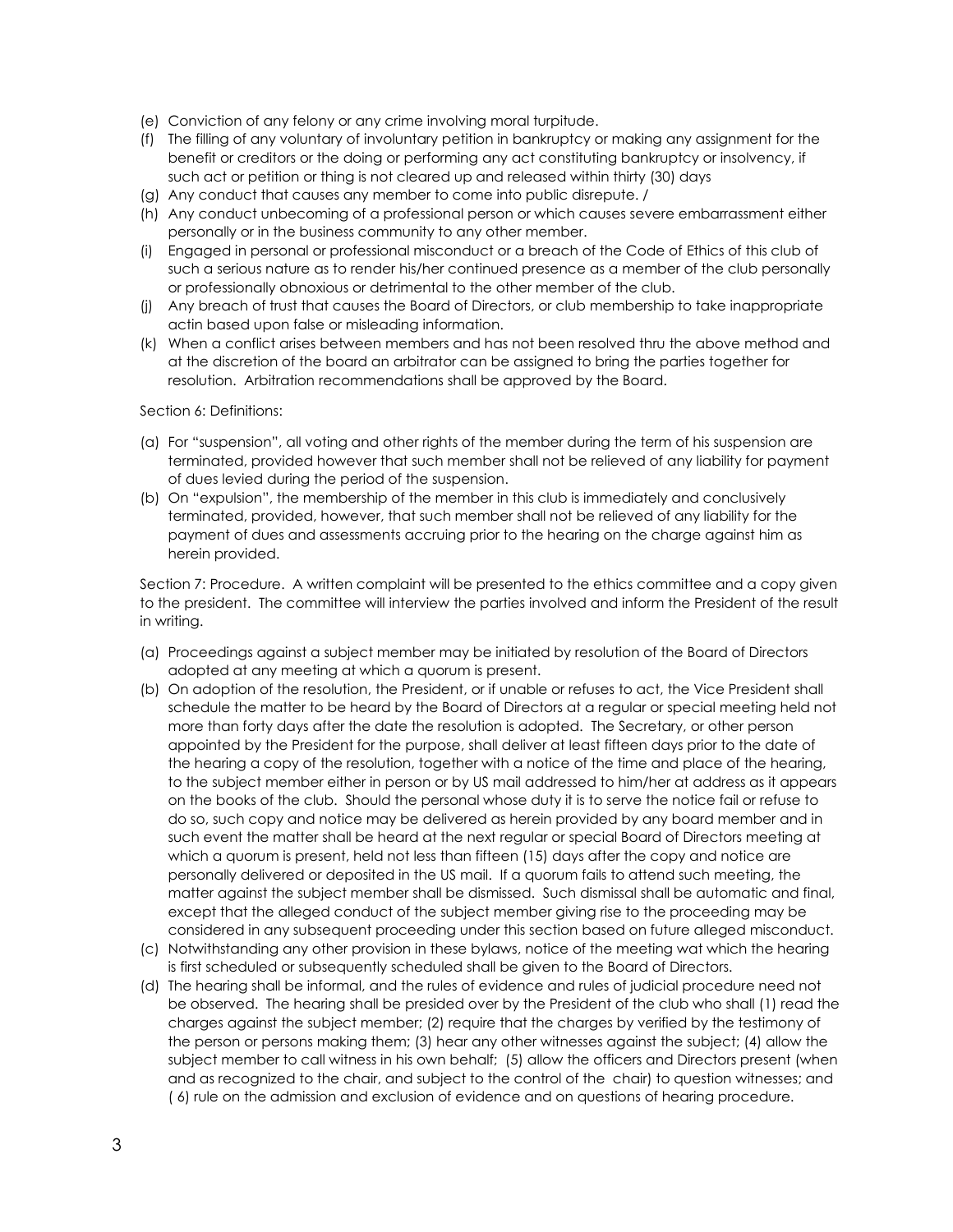(e) After the hearing is closed the Board of Directors shall vote on whether to impose discipline or dismiss the matter. If they vote to impose discipline but cannot agree on the nature and extent thereof, the discipline will be a private reprove and no suspension or expulsion shall result. The vote imposing discipline or dismissing the matter shall in either event be final.

Section 8: An expelled member shall not be eligible for readmission to the club.

Section 9: All rights of the subject member in the club or in its property shall cease on his/her expulsion.

Section 10: Under no circumstances will a member be relieved of financial obligations.

### Article V – Officers

Section 1: The officers of this club shall be a President, Vice President, Secretary and Treasurer who shall be elected annually. Officers may hold an office for not more than two consecutive terms or until their successors are duly elected or appointed as provided by these bylaws. In the event that any office becomes vacant for any reasons whatsoever, the vacancy shall be filled forthwith by the Board of Directors.

Section 2: The President shall preside at all meetings of the membership, be an ex officio member of all committees, exercise general supervision over affairs of the club, perform such other duties as are ordinarily incumbent upon a President and report to the Board of Directors.

Section 3: The Vice President shall perform such duties that are ordinarily incumbent upon the Vice President and such other duties as may be assigned by the President. In the absence of the President, the Vice President will assume the duties of President. The Vice President shall attend all committee meetings and will act in the capacity of official representative of the Board of Directors in an advisory capacity only. The Vice President will show up early to meetings and place the Referrals Creed and a Lucky Devil on a table. The Vice President will also be responsible for selecting a Secret Handshaker each week.

Section 4: The Secretary shall keep and maintain the minutes of all meetings of the Board of Directors and business meetings and shall conduct all correspondence as may be required by the President or Board of Directors and shall generally perform such duties that are ordinarily incumbent upon a Secretary. The Secretary will be responsible for picking up mail at the P.O. Box.

Section 5: The Treasurer shall keep and maintain records of all financial actions of the club, which shall include all records of membership initiation fees, dues, fine and all monies collected and disbursed. The Treasurer shall prepare quarterly and annual statements for the club, insure that the Federal and State Income tax returns are completed and generally perform such duties that are ordinarily incumbent upon a Treasurer.

### Article VI – Directors

Section 1: The board of Directors shall govern the Referrals Club

Section 2: There shall be a Board of Directors, which shall consist of the President, the past three Presidents, the Vice President, the Secretary, and the Treasurer, each of whom shall have the right to vote. The President shall preside over the Board of Directors and be the Chairman of the Board. In the event of a directorship becoming vacant for any reason whatsoever, such vacancy shall be filled by action of the Board of Directors, and such appointee shall serve for the duration of the term of the individual being replaced. Each director shall be an active member in good standing and not an alternate (except in the case of Secretary and Treasurer, which will have an alternate that will be the same for the duration of the year and will have a vote in the absence on the Treasurer or Secretary they are alternating for) and attend weekly meetings.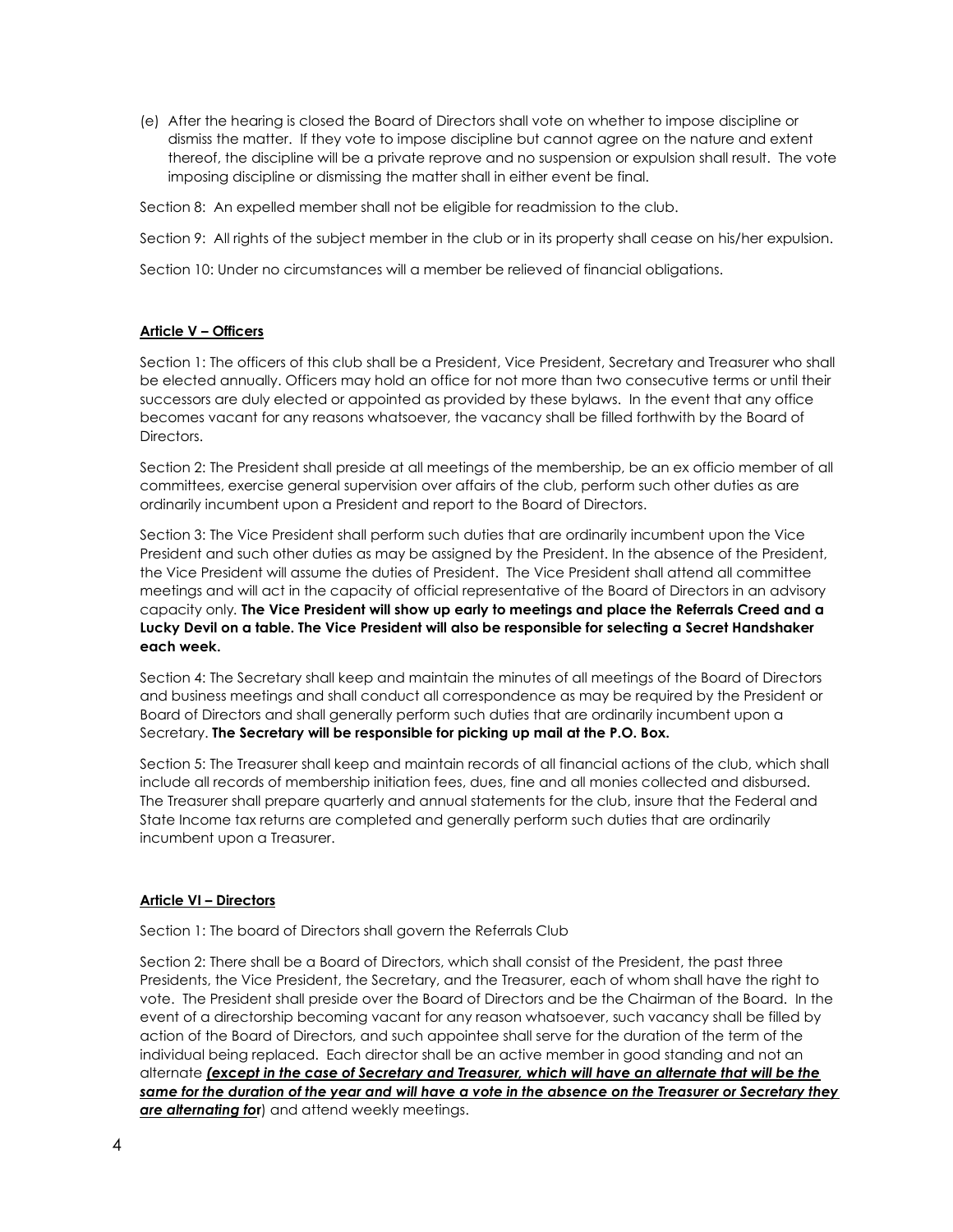Section 3: The Board of Directors shall have control and management of the club's activities, determine all policies, discipline members and generally advise the affairs of the club.

Section 4: The Board of Directors shall meet at least once each month on a regular day to be fixed by it at the beginning of the administrative year. A majority of the Board of Directors shall constitute a quorum for the transaction of business, and a majority vote of those present shall be necessary to give effect to any action of the Board

## Article VII – Election Procedure

Section 1: The election of officers and directors shall be held at a regular meeting at least two weeks before the annual meeting. The annual meeting will be in the month of December.

Section 2: voting shall be by secretly written ballot with only one vote per membership and shall not be cumulative. There shall be no voting by proxy.

Section 3: At a board meeting in the month of October, the President shall appoint a committee, to be known as the Nominating Committee. This committee will have a minimum of (3) members other than a person serving on the Board of Directors. The President shall designate the chairman of this committee. The duties of this committee shall be to make nominations, with consent of those nominated, and to prepare a ballot for the election of such officers and directors.

Section 4: In the month of November, the Nominating Committee shall submit a list of nominees to the Club. At least two (2) weeks before the annual meeting, nominations from the floor of a regular meeting of the club may be made for any office. Those qualified will then be placed on the ballot. Nominations from the floor must be from members in good standing.

Section 5: In the case of a vacancy in the office of the President, the Vice President shall succeed to the office. In the case of a vacancy in the office of the Vice President, Treasurer or Secretary, the Board of Directors shall fill the vacancy

Section 6: Only members in good standing shall be eligible to hold office or vote and may not be in arrears on dues.

Section 7: Alternates may not hold office but may vote if regular member is absent

Section 8: Only members that have served on a committee may be placed on the ballot for a board position.

Section 9: Only one personal per membership business may serve on the board at a time.

### Article VIII – Revenue

Section 1: Each new member of the club shall pay a membership fee of \$ 150. The payment of membership fees is a prerequisite to admission as a member that is payable prior to admission. Membership fee is nonrefundable unless applicant is refused membership.

Section 2: Annual renewal fees of \$75 shall be due annually. Dues shall be prorated for new members so as to move anniversary date to January.

Section 3: A member shall be regarded as in good standing if he/she is not in arrears in payment of any indebtedness, dues, fines or otherwise to the club.

Section 4: The Board of Directors shall set Quarterly dues, membership fees and annual renewal fees.

Section 5: Business expansion request will be subject to a membership fee of \$ 75.